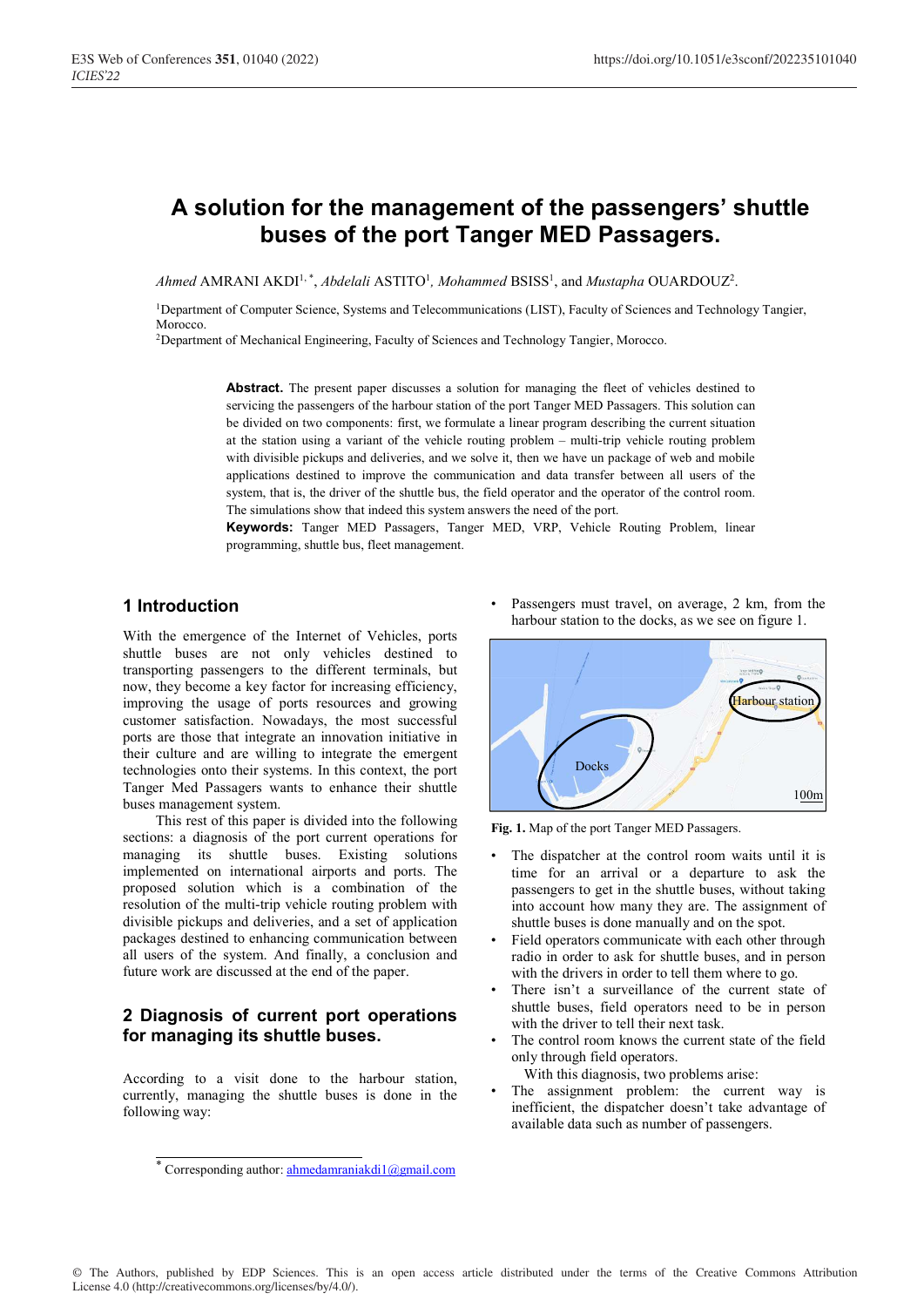The lack of communication: currently, the control room knows the state of the field only through TETRA radios, it is not enough. We need a centralized system of information so that all its users have the same information, updated and on real time.

### **3 Existing solutions implemented on international airports and ports.**

Among existing solutions that are currently implemented on international airports and ports, we have Advantech and INFORM GbmH solutions [1-3]. These solutions are a combination of hardware and software, namely:

- Advantech in-vehicle rugged computers that allow real time monitoring of the state of the shuttle buses in terms of GPS, destination, number of passengers, ETA, fuel level, etc. And real time communication with the control room about the situation in the field.
- A Fleet management software that uses the data sent by the computers, adjusts the schedule of the fleet in a flexible and optimal manner and helps decision making.

 Finally, adopting these solutions meant an increase in operations efficiency, a decrease in costs and customer satisfaction growth.

 Motivated by these solutions we propose ours in the following section.

### **4 Proposed solution.**

In order to respond to the problems, found on the previous section, we propose the solution schematized on figure 2.



**Fig. 2.** Software architecture of proposed solution.

We will enumerate each component of the proposed solution and its role:

- The field operator mobile application and the control room web application will allow us to display relevant information such as geolocation of shuttle buses and operators on a map, future arrivals and departures, shuttle buses routes, etc. Also will permit us to send/receive inputs such as number of passengers.
- The driver mobile application will allow us to send the current geolocation of shuttle buses and display the route drivers must follow.
- The assignment program is responsible for gathering the necessary data for the scheduling of the shuttle buses, making the assignments and sending it to the system.
- The cloud will allow us the connect and synchronize the different applications through the internet.
- The automatic identification system (AIS), will allow us to correct the ETAs of incoming ships, this way our assignments will be more reliable.
- The database will allow us to store relevant information such as the speed of drivers, number of passengers vs time, etc.

Finally, these applications will be installed on rugged tablets, this will make the system reliable and more robust to failure.

### **5 The assignment problem: solving the vehicle routing problem.**

#### **5.1 Problem formulation.**

We consider a set of ships to serve, these ships can be either an arrival (pickup) or a departure (delivery) – can't be both to which is associated a positive number of passengers. The position of each ship is known.

 We have a set of homogenous shuttle buses for moving the passengers to the terminals, these buses have a finite capacity and can visit a terminal more than once. their position is known, and they don't necessarily start from the harbour station on the first trip, in the second trip and so on the vehicles start on the station.

 With this description, we chose to use the MT-VRPDPD formulation to solve the assignment problem:

- Multi-trip: a shuttle bus can visit the same terminal multiple times.
- VRP: we have a set of vehicles that need to move a set of loads (passengers) to a set of clients (ships).
- Divisible pickups and deliveries: pickups are arrival ships, deliveries are departure ships, finally, divisible because passengers can be divided between multiple buses.

#### **5.2 Problem resolution.**

For the resolution of the linear program, we used COIN-OR CBC open source MILP solver.

An example solution is seen in figure 3, we have a 2 vehicles in standby at the harbour station, and one that is already on route to terminal 2 with 20 departure passengers.

 We have a set of 4 ships that needs service, 2 departure ships (out) and 2 arrival ships (in), out 40 means 40 passengers going outside Morocco.

 Each route is given by (origin, destination, passengers departure, passengers pickup) and as we see all constraints are respected.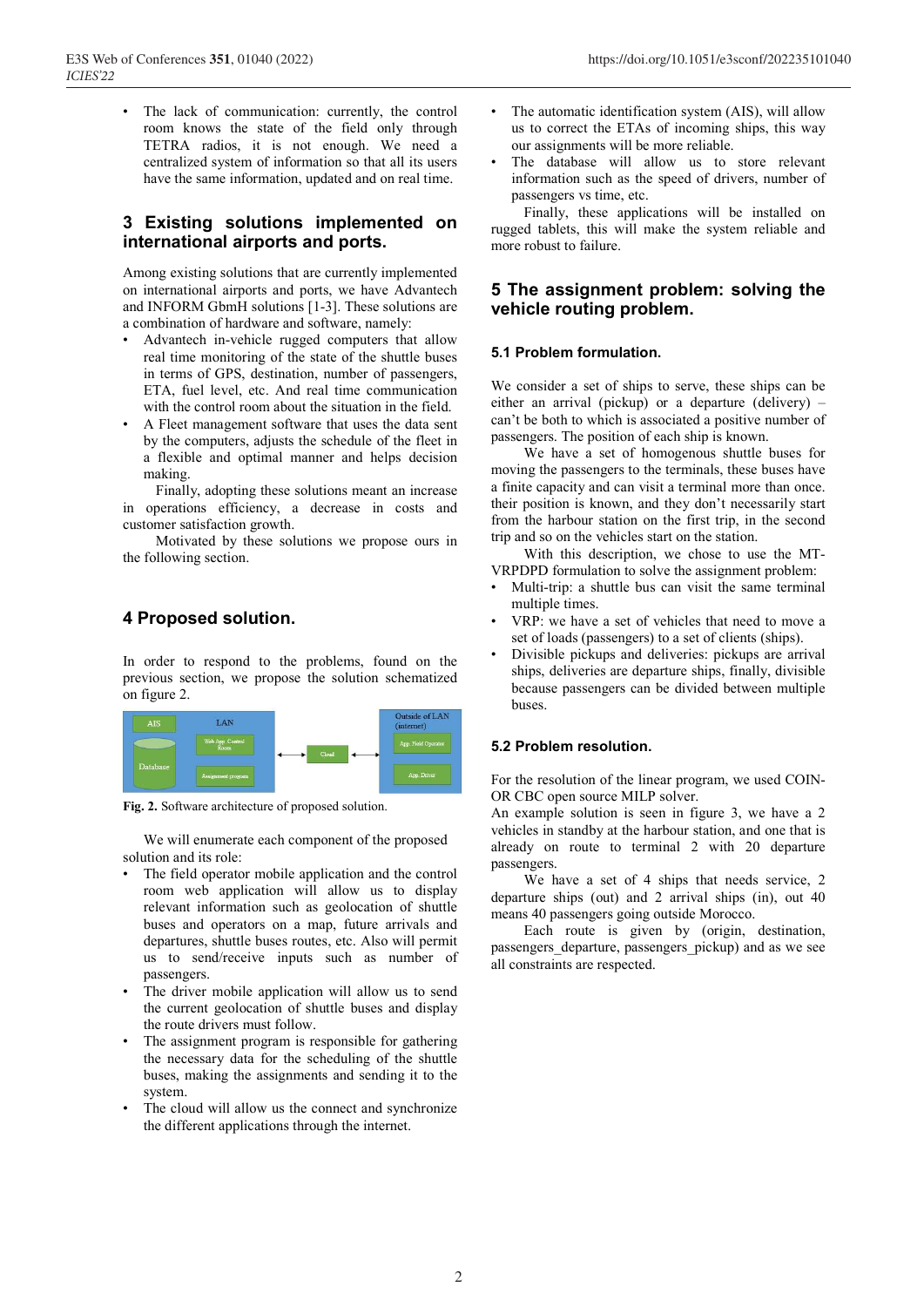

**Fig. 4.** Home screen of control room web application.



**Fig. 3.** Example of MT-VRPDPD resolution.

#### **6 Communication mastery.**

As we said on the proposed solution, in order to master the communication and to make data more accessible, a package of applications is proposed.

 In figure 4, we see the web application destined to the control room, it will allow the operator to monitor the current state of the field in real time, and it will display relevant information concerning departures and arrivals, shuttle bus assignments and notifications.

 In figure 5, on the left, we see the application destined to the field operators, it is similar to the control room application, and it will allow the operator to introduce the number of passengers taking a determined ship, this number will be used to determine the shuttle

bus assignments. And finally, on the right, we see the application destined to the driver, it will display the routes to follow and their relevant information, also, it will allow the driver to express the current state of the bus.



**Fig. 5.** Mobile applications, left: field operator mobile application, right: driver mobile application.

## **7 Conclusion**

A solution for the management of passenger's shuttle buses of the port Tanger Med Passagers is introduced in this paper, a system for addressing the problems concerning current operations is presented, this system responds to the two primary found problems: the assignment problem and the communication mastery problem.

 For the first a linear programming formulation is proposed based on the multi-trip vehicle routing problem with divisible pickups and deliveries and solved using COIN-OR CBC open source solver.